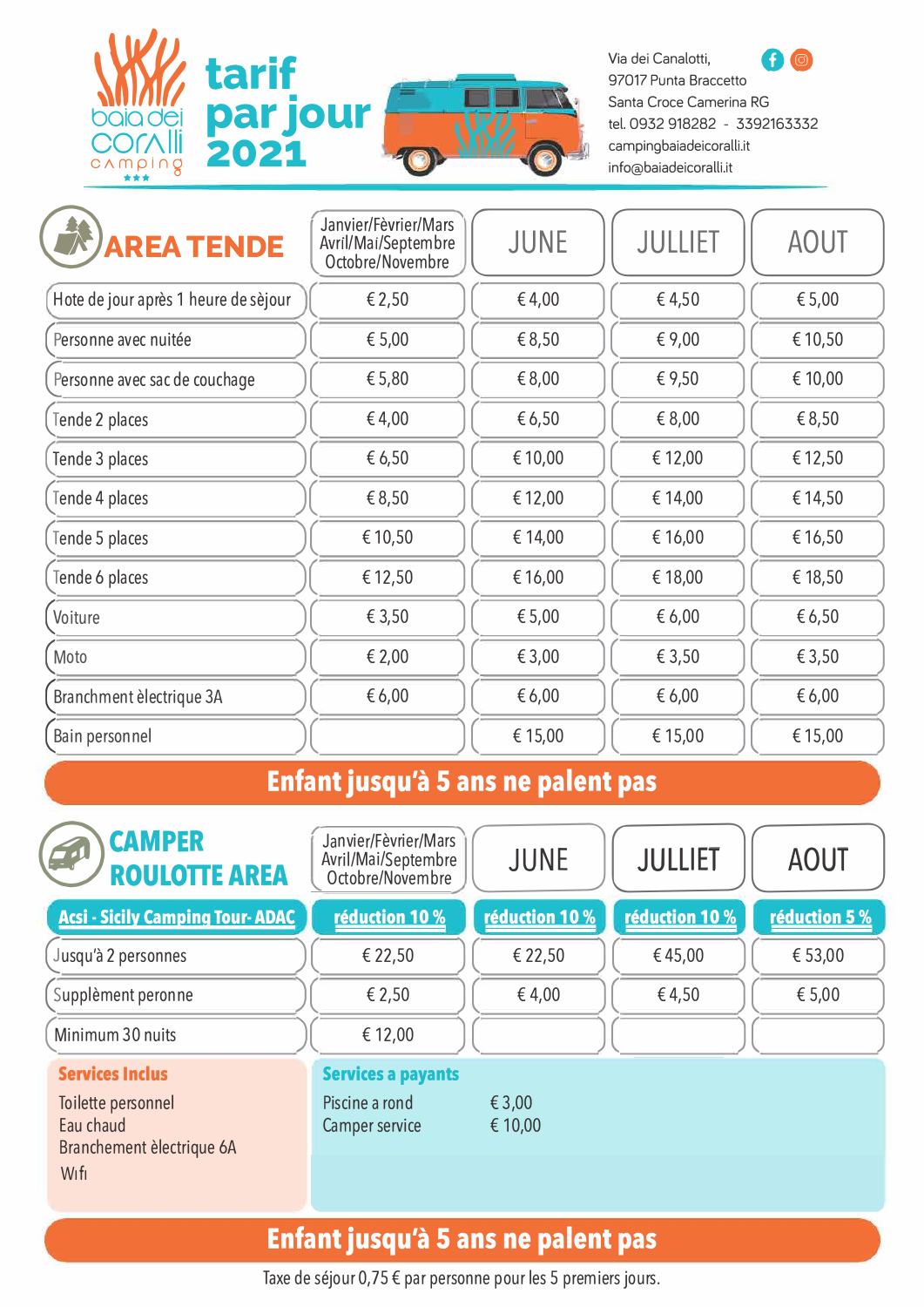

Via dei Canalotti,<br>**97017 Punta Braccetto** Santa Croce Camerina RG tel. 0932 918282 - 3392163332 campingbaiadeicoralli.it info@baiadeicoralli.it

| <b>ZELT AREA</b>               | Jan /Feb / Maer<br>Apr / Mai / Sept<br>Okt / Nov / Dez | <b>JUNI</b> | JULI    | <b>AUGUST</b> |
|--------------------------------|--------------------------------------------------------|-------------|---------|---------------|
| Gast nach 1 Stunde Aufenthalt* | € 2,50                                                 | €4,00       | €4,50   | € 5,00        |
| Person milt uebrenachtung      | € 5,00                                                 | € 8,50      | € 9,00  | € 10,50       |
| Person milt Schlafsack         | € 5,80                                                 | € 8,00      | € 9,50  | € 10,00       |
| Zelt 2 Plaetze                 | €4,00                                                  | € 6,50      | € 8,00  | € 8,50        |
| Zelt 3 Plaetze                 | €6,50                                                  | € 10,00     | € 12,00 | € 12,50       |
| Zelt 4 Plaetze                 | € 8,50                                                 | € 12,00     | € 14,00 | € 14,50       |
| Zelt 5 Plaetze                 | € 10,50                                                | € 14,00     | € 16,00 | € 16,50       |
| Zelt 6 Plaetze                 | € 12,50                                                | €16,00      | € 18,00 | € 18,50       |
| Auto                           | € 3,50                                                 | € 5,00      | € 6,00  | € 6,50        |
| Moto                           | € 2,00                                                 | € 3,00      | € 3,50  | € 3,50        |
| Elektrisicher Anschluss 3A     | € 6,00                                                 | € 6,00      | € 6,00  | € 6,00        |
| Persoenliches WC               |                                                        | € 15,00     | € 15,00 | € 15,00       |

## **Kinder bis zu 5 Jaheren Gratis**

| <b>CAMPER</b><br><b>ROULOTTE AREA</b>                                                                      | Jan. /Feb. / Maer.<br>Apr. / Mai. / Sept.<br>Okt. / Nov. / Dez.   | <b>JUNI</b>       | JULI        | <b>AUGUST</b> |
|------------------------------------------------------------------------------------------------------------|-------------------------------------------------------------------|-------------------|-------------|---------------|
| <b>Acsi - Sicily Camping Tour-ADAC</b>                                                                     | rabatt 10 %                                                       | rabatt 10 %       | rabatt 10 % | rabatt 5 %    |
| Bis zu 2 Personen                                                                                          | € 22,50                                                           | € 22,50           | €45,00      | € 53,00       |
| Zuschiag pro Person                                                                                        | € 2,50                                                            | €4,00             | €4,50       | € 5,00        |
| Ab 30 Naechte                                                                                              | € 12,00                                                           |                   |             |               |
| <b>Inklusives Service</b><br>Persoenliches WC<br><b>Warmes Wasser</b><br>Elektrischer Anschluss 6A<br>Wifi | <b>Nicht inklusives</b><br>Schwimmbad pro runde<br>Camper service | € 3,00<br>€ 10,00 |             |               |

## **Kinder bis zu 5 Jaheren Gratis**

Kurtaxe 0,75 € pro Person bis 5 Tage Aufenthalt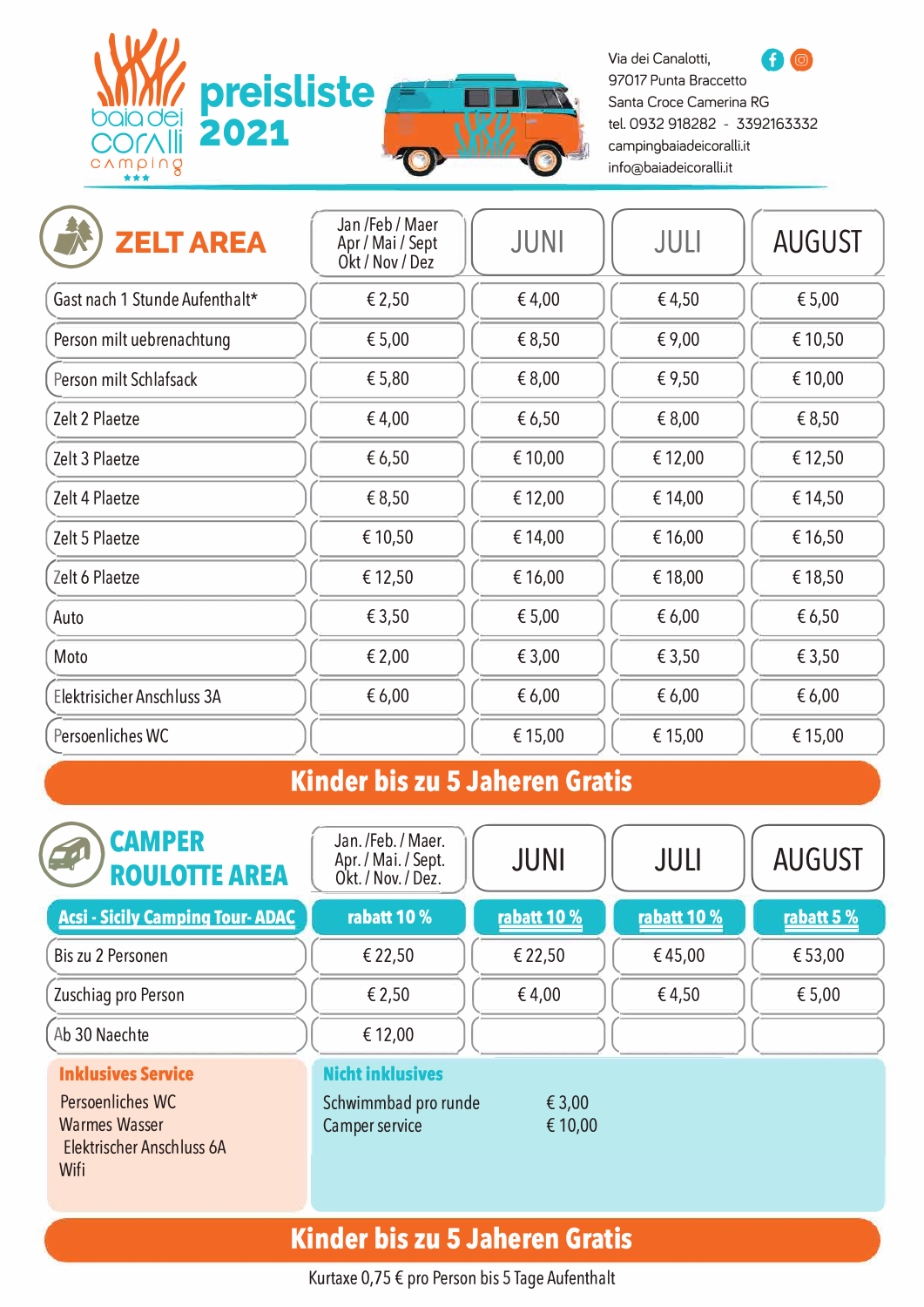



97017 Punta Braccetto Santa Croce Camerina RG info@baiadeicoralli.it

| <b>TEND AREA</b>                 | Jan /Feb / Mar<br>Apr / May / Sept<br>Oct / Nov / Dec | <b>JUNE</b> | JULY    | <b>AUGUST</b> |
|----------------------------------|-------------------------------------------------------|-------------|---------|---------------|
| Guest after 1 hour of permanence | € 2,50                                                | € 4,00      | €4,50   | € 5,00        |
| Guest with overnight stay        | € 5,00                                                | € 8,50      | € 9,00  | € 10,50       |
| Persons with sleeping bag        | € 5,80                                                | € 8,00      | € 9,50  | € 10,00       |
| Tend 2 places                    | €4,00                                                 | € 6,50      | € 8,00  | € 8,50        |
| Tend 3 places                    | €6,50                                                 | € 10,00     | € 12,00 | € 12,50       |
| Tend 4 places                    | € 8,50                                                | € 12,00     | € 14,00 | € 14,50       |
| Tend 5 places                    | € 10,50                                               | € 14,00     | € 16,00 | € 16,50       |
| Tend 6 places                    | € 12,50                                               | €16,00      | € 18,00 | € 18,50       |
| Car                              | € 3,50                                                | € 5,00      | € 6,00  | €6,50         |
| Motorcycle                       | € 2,00                                                | € 3,00      | € 3,50  | € 3,50        |
| <b>Electrical connection 3A</b>  | € 6,00                                                | € 6,00      | € 6,00  | € 6,00        |
| Personal bathroom                |                                                       | € 15,00     | € 15,00 | € 15,00       |

#### **Children under 5 years free**

| <b>ROULOTTE</b><br>EU<br><b>CAMPER AREA</b>                                                        | Jan. /Feb. / Mar.<br>Apr. / May. / Sept.<br>Oct. / Nov. / Dec.            | <b>JUNE</b>   | JULY              | <b>AUGUST</b> |
|----------------------------------------------------------------------------------------------------|---------------------------------------------------------------------------|---------------|-------------------|---------------|
| <b>Acsi - Sicily Camping Tour-ADAC</b>                                                             | discount 10 %                                                             | discount 10 % | discount 10 %     | discount 5 %  |
| Until 2 person                                                                                     | € 22,50                                                                   | € 22,50       | €45,00            | €53,00        |
| Extra person supplement                                                                            | € 2,50                                                                    | € 4,00        | €4,50             | € 5,00        |
| Minimum 30 nights                                                                                  | € 12,00                                                                   |               |                   |               |
| <b>Service Included</b><br>Personal bathroom Warm water<br><b>Electrical connection 6A</b><br>Wifi | <b>Services not included</b><br>Swimmingpool every turn<br>Camper service |               | € 3,00<br>€ 10,00 |               |

# **Children under 5 years free**

Tourist tax  $\epsilon$  0,75 per person for the first 5 days